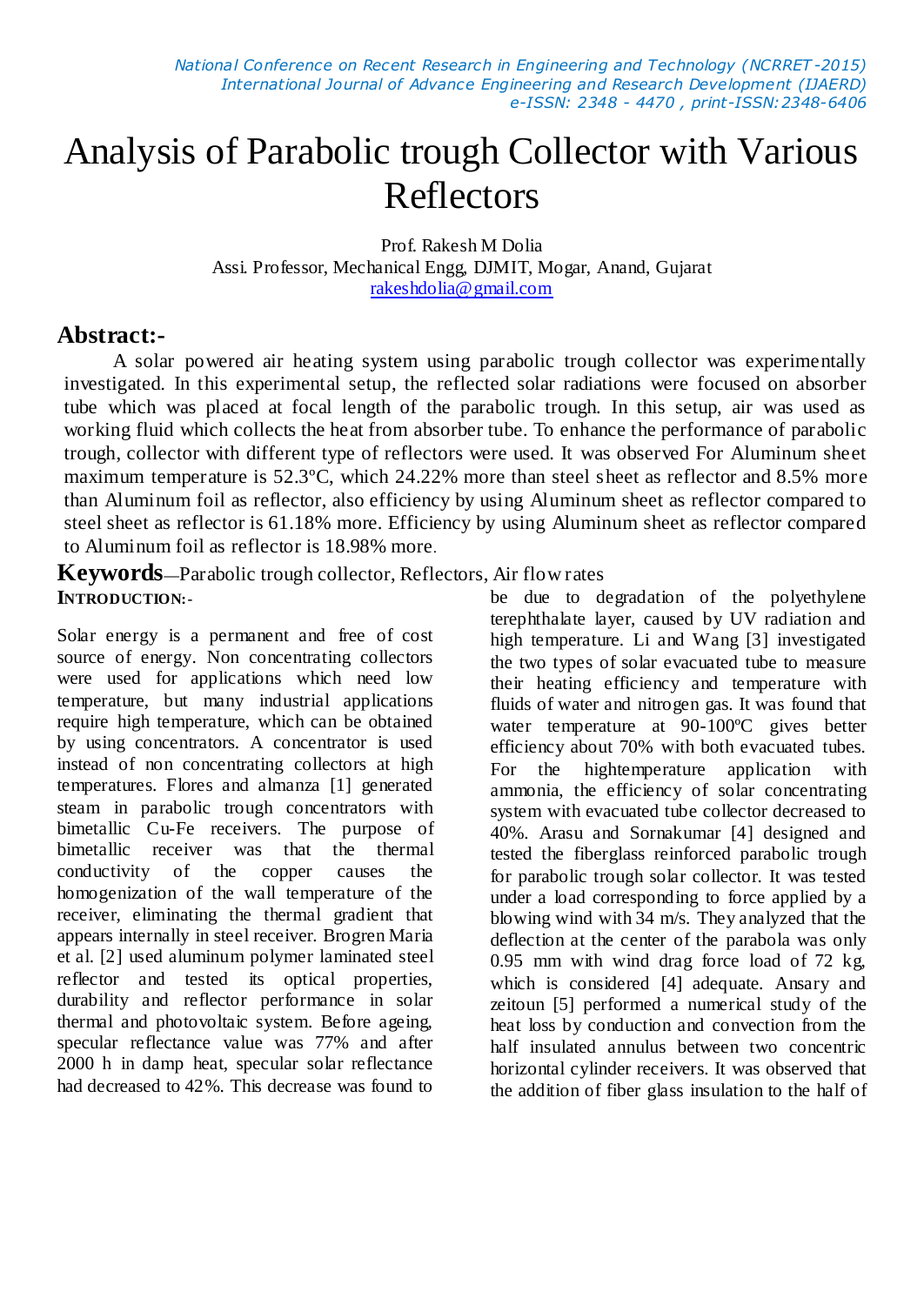the annulus facing away from the parabolic trough has a positive impact on reduction of convection heat losses by a maximum of about 25% compared to a conventional receiver. Yashavant et al. [6] numerically investigated the performance of parabolic trough receiver with outer vacuum shell and compared with non-evacuated shell receiver. The vacuum shell configuration performs better than the non-evacuated tube even without a selective coating and is significantly better with selective coating. Jin et al. [7] investigated the operational performance and energy conversion efficiency of developed 15kW solar chemical receiver/reactor for hydrogen production. Solar receiver/reactor was tested at 200-300°C. They found that the solar thermochemical process was feasible at this temperature level. Yu Zitao et al. [8] designed a U-type natural circulation heat pipe system and experimentally investigated for generating mid-temperature steam. It was observed that thermal efficiency of the system was 38.58% at a discharge pressure of 0.5 MPa during summer time. This paper based on the thermal performance of parabolic trough collector for heating of air. The experimental setup is installed at NIT Kurukshetra, India (29° 58' N and 76° 53'E).

#### EXPERIMENTAL SETUP:-

In Experimental setup, parabolic trough collector having an aperture area 1.4884 m2 and focal length 0.305m, is used for solar air heating. The schematic diagram and experimental setup of parabolic trough collector are shown in Figs. 1 and 2. The system consists of following parts: A. Reflector Reflector is one of the vital part of the parabolic trough collector as it decides the fraction of solar irradiance to be collected by the absorber tube. A parabolic reflector reflects and concentrates all the sun rays on the absorber tube. The reflector is a parabolic shaped galvanized Aluminum sheet with a reflectivity of 86% at

clean





Fig. 1 (a) Schematic diagram of Experimental setup



 $(b)$ **B. Absorber Tube:-**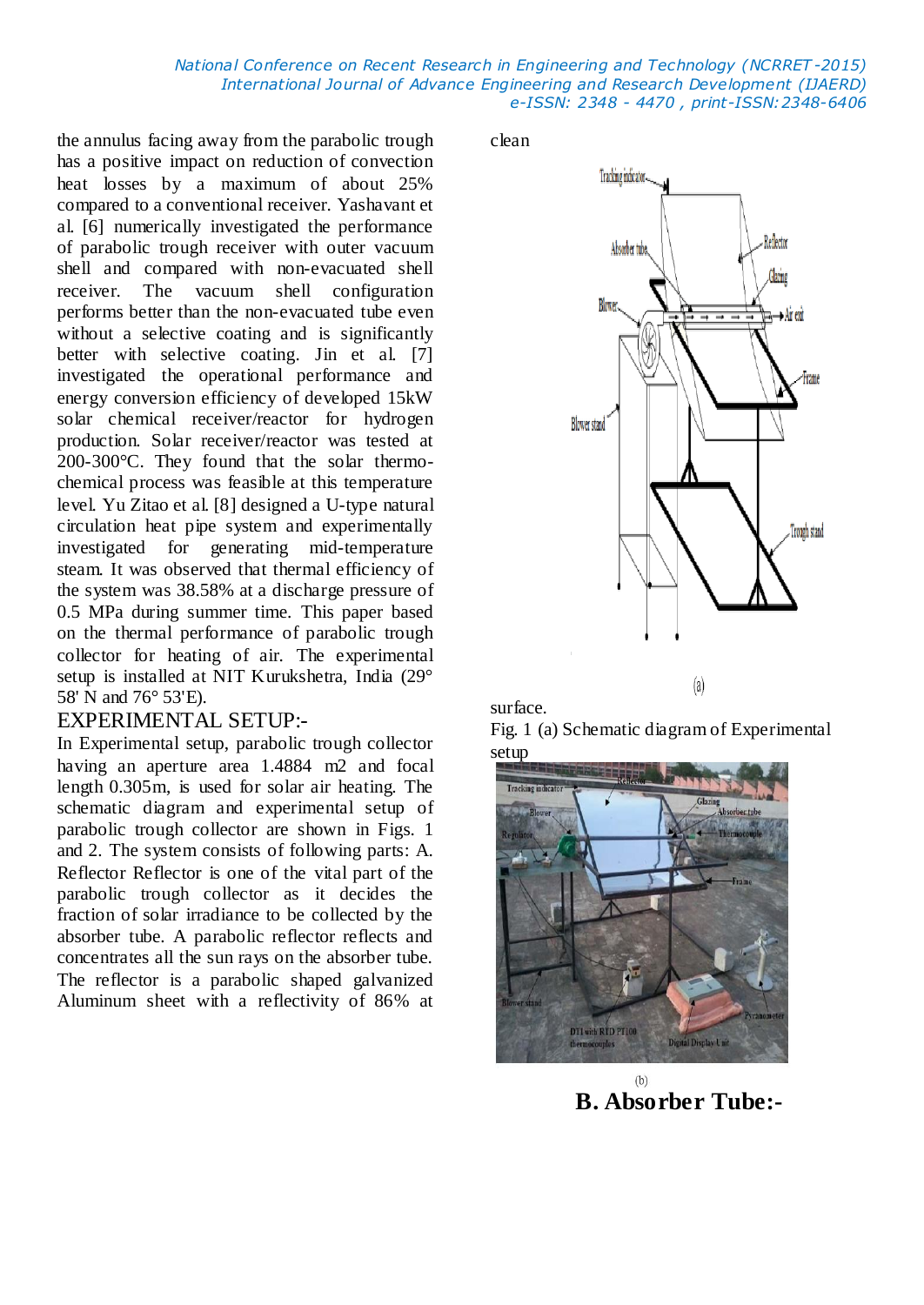The absorber tube is placed at the focal length of the parabolic trough collector. The outer diameter and inner diameter of absorber tube are 0.032m and 0.030m respectively along with a length of 1.22m. The solar radiations reflected by the parabolic trough collector are collected by the absorber tube. Air is used as working fluid in the absorber tube.

#### **C. Glazing :-**

The glazing is a concentric tubular glass cover which surrounds the absorber tube. The outer diameter and thickness of the glass tube are 0.060m and 0.002m respectively, having length equal to 1.22m.

#### **III. MEASURING DEVICES AND INSTRUMENTS:-**

The temperatures at different points are measured using RTD PT100 thermocouples. A digital temperature indicator is connected with the thermocouples that give the temperature with a resolution of 0.10C. The solar radiation intensity is measured during the day using a Pyranometer (model CM11), supplied by Kipp and Zonen, Holland. The air flow rate is measured with the help of anemometer of model AM-420. The flow rate of the air is adjusted in the beginning of experimental work. The experimental data is recorded at an interval of 30min (09:30hrs – 17:00hrs) in the month of March and April 2013.

# **IV. SYSTEM OPERATION:-**

The parabolic trough collector is manually tracked on each day before the reading starts so that the solar radiations fall perpendicular to the plane of aperture area. When the solar radiations fall on the aperture area of the parabolic trough collector, these radiations are concentrated on the absorber tube. This causes the heat transfer from the

surface of the absorber tube to the air flowing inside the absorber tube and air gets heated up. The copper coil increases the obstruction to the air flow due to which contact time (residence time) of air with in the absorber tube is increased and it increases the temperature of the outlet air. Two air flow rates are considered categorized as high air flow rate and low air flow rate.

# **V. SYSTEM OPERATION:-**

The thermal performance of the parabolic trough collector can be estimated by the solar collector efficiency factor, η, which is defined as the ratio of the net heat gain to the solar radiation energy based on diffuse reflection area of solar collector AP.

## **VI. EXPERIMENTAL RESULTS AND DISCUSSION:-**

Cylindrical parabolic collector was formed in Kurukshetra and used to heat the air by manual tracking. Using this parabolic trough collector, thermal performance of various reflectors is found out. Various experiments are performed to check the thermal performance of various reflectors on parabolic trough collector. The concentrator has an aperture of a length of 1.8166m, while the absorber tube (0.030m inner and 0.032m outer diameter) has a concentric glass cover (0.04m inner and 0.043m outer diameter) around it. Such a parabolic trough collector is used to check the thermal performance of various reflecting sheets. When the radiation falls on parabolic trough collector reflector then whole of the radiations will be collected on a line of absorber where the absorber is placed. Now the blower placed at one end of pipe blows the air with mass flow rate 0.01018 kg/s through the heat absorbing pipe are performed form 9.00 to 17.00 hrs.

There are following cases of reflectors. The variation of solar intensity and time fkor stainless steel as reflector. The collector was exposed to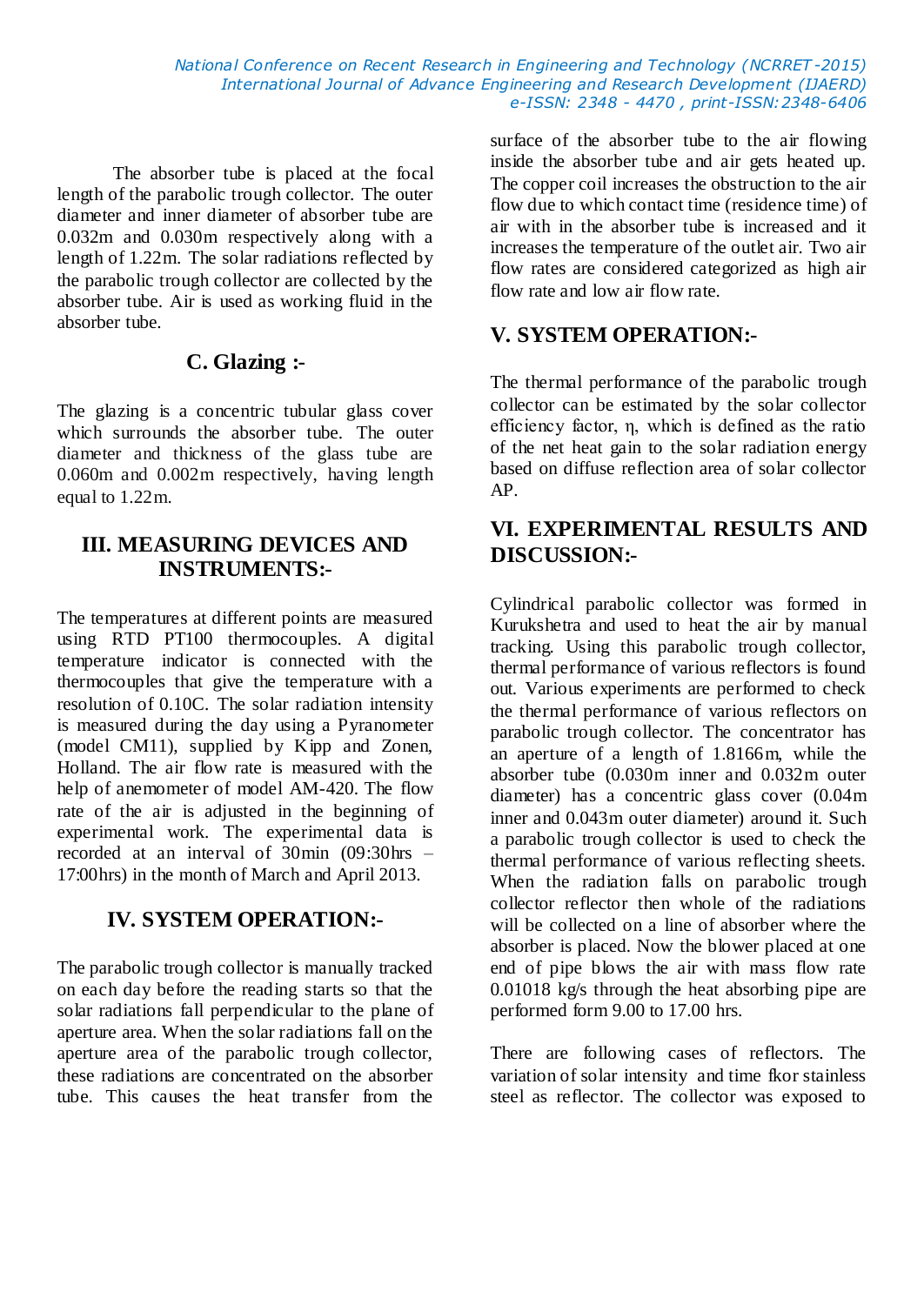solar radiation for half an our before the starts of reading and experimental data was in record after regular interval of half an hour during time of 9.00 hrs to 17.00 time for hours.



Variation of outlet temperature inlet temperature and solar intensity with time for stainless steel sheer reflector.

Variation of efficiency of parabolic trough collector and solar intensity with time for stainless steel sheet as reflector



**A.Variation of Solar Intensity and Temperature with Time for Aluminum Sheet as Reflector:-**

The maximum temperature is 52.3ºC, this is because solar radiation falls perpendicularly on the trough and most of radiations are collected on given length of absorber. Again the intensity of radiation remains almost constant from 12:30. hours to 14:00 hours and due to unsteady flow of heat, temperature of pipe and temperature of air outgoing the pipe increase4s. It is noted that outlet temperature with Aluminum sheet as reflector gives maximum temperature compare to steel and Aluminum foil.



Variation of outlet temperature, inlet temperature and solar intensity with time for stainless Aluminum foil as reflector



## **A.Variation of Solar Intensity and Temperature with Time for Aluminum Sheet as Reflector:-**

The maximum temperature is 52.3ºC, this is because solar radiation falls perpendicularly on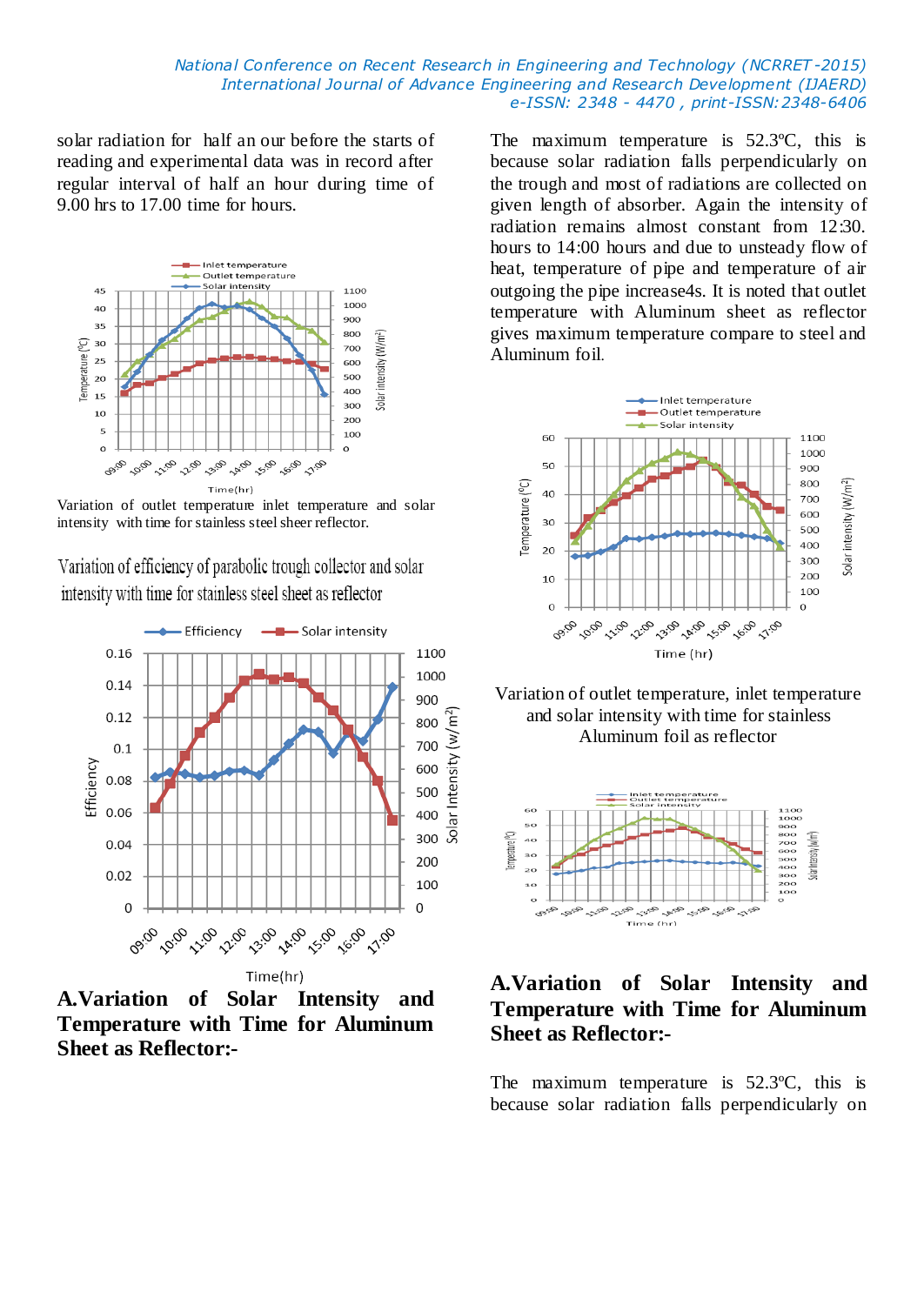the trough and most of radiations are collected on given length of absorber. Again the intensity of radiation remains almost constant from 12:30. hours to 14:00 hours and due to unsteady flow of heat, temperature of pipe and temperature of air outgoing the pipe increase4s. It is noted that outlet temperature with Aluminum sheet as reflector gives maximum temperature compare to steel and Aluminum foil.



Time (hr)

16:30 hours except only at 15:30 hours. This is because of dipping intensity, rate of which is faster than that of temperature drop. Hence the efficiency of collector increases. From 16:30 hours to 17:00 hours efficiency increases rapidly.

#### CONCLUSIONS:-

In this experiment, we have found out the thermal performance of various reflectors (stainless steel

sheet, Aluminum foil, Aluminum sheet) on a parabolic trough collector in one dimensional manual tracking. We conclude the following results: We use steel sheet as reflector, the aximum temperature at the outlet of air is 42.1ºC which can be used for room heating purpose. This temperature is less compared to other two reflectors. For Aluminum foil maximum temperature is 48.2ºC, which is 14.5% more than steel sheet as reflector at an air flow rate 0.01018 kg/s. Also efficiency, when using Aluminum foil as reflector compared to steel sheet as reflector is 35.48% more. For Aluminum sheet maximum temperature is 52.3ºC, which 24.22% more than steel sheet as reflector and 8.5% more than Aluminum foil as reflector. Also efficiency when using Aluminum sheet as reflector compared to steel sheet as reflector increased by 61.18%. Also efficiency by using Aluminum sheet as reflector compared to Aluminum foil as reflector is 18.98% more. Steel sheet as reflector is very costly compared to Aluminum foil and Aluminum sheet also temperature at outlet of air is comparatively less. So it is concluded that Aluminum sheet as reflector is economical to use as reflector with sufficient temperature of air at outlet.

# **NOMENCLATURE:-**

#### Notation description

Ap aperture area (m2) Asr shaded area of secondary reflector (m2) Bp breadth of parabolic trough collector (m) Cpa specific heat (J/kg K) D diameter of absorber tube (m) Dsr diameter of secondary reflector (m) Io solar intensity (W/m2) L length of absorber tube (m) Lp length of parabolic trough collector (m) Lsr length of secondary reflector (m) m air flow rate  $(kg/s)$ To ambient temperature  $(^{\circ}C)$ Tout outlet temperature  $(^{\circ}C)$ Greek